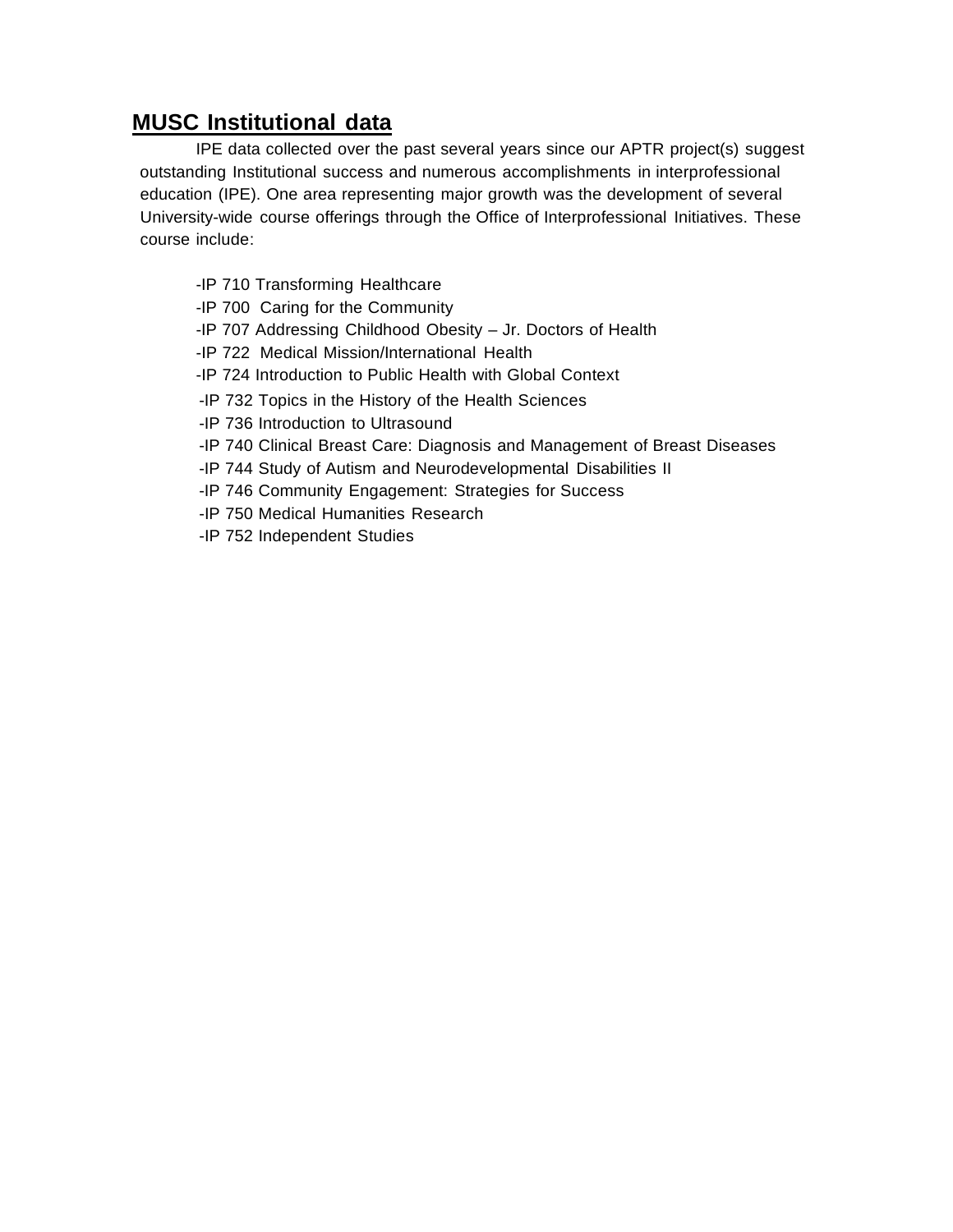Altogether, these courses have reached over 4,800 students at MUSC and the IP710 course is the University's first interprofessional *required* course for students in the College of Medicine, College of Pharmacy, College of Dental Medicine, College of Health Professions and the College of Nursing. Additionally, MUSC has implemented a University-wide Interprofessional Day wherein students from **all 6 Colleges** come together to attend presentations, keynote addresses and interactive break-out sessions

altogether. MUSC developed the Presidental Scholars program which brings together students from different Colleges to work together as interprofessional groups on community and service-learning projects. MUSC students also form small interprofessional groups to compete in the National CLARION competition which involves critical thinking and collaborative problem solving to address significant public health concerns.

Data from the 2011-2014 AAMC survey of graduating seniors (n=~160 each year) suggest that MUSC has excelled nationally in



providing required interprofessional extracurricular opportunities to students. Since 2011, 95% or more MUSC students answered yes to the question "Have you participated in



any required extra curricular activities where you had the opportunity to learn with students from different health professions?" While other schools in the AAMC have been improving on this item over time, MUSC is still a clear leader.

When we examine the specific nature of the learning

Figure 2. AAMC survey results from MUSC versus all other medical schools.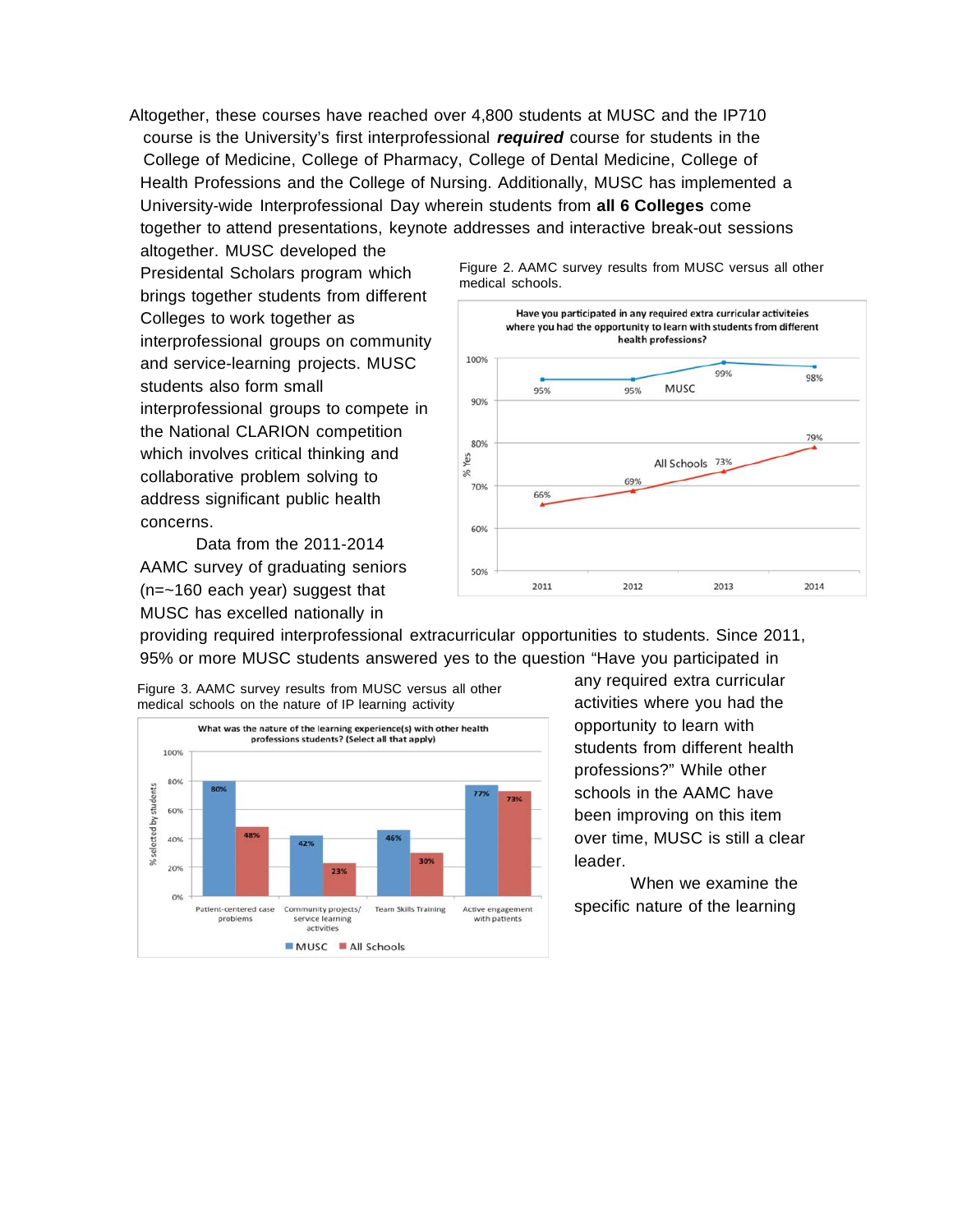experiences shared between different health professions, MUSC offers substantially more opportunity than other AAMC schools for shared learning around patient-centered case problems and community projects/service learning activities (see Figure 3). However as the content shifts to the more applied arena such as team-skills training and active engagement with patients, our margin begins to shrink. In fact, examination of the

Figure 4. Absolute difference between MUSC and all other AAMC schools in percent of students responding positively to each of the four interprofessional learning activities measured



absolute margins between MUSC and all other AAMC schools when organized on a continuum from "classroom/conceptual" to "practical/applied", an area of opportunity emerges for MUSC students to get more experience in the application of interprofessional teamwork (see Figure 4).

A similar trend emerges when we examine trends in student ratings of the required IP710 course (n=~400 per semester). Over time, we observe upward trends in student ratings of their "knowledge about specific

professions", and their "appreciation of IP collaboration". However, the more applied element "teamwork skills" is consistently poorly rated and on the decline. This further supports the notion that there is an institutional need to improve student learning in the applied arena of interprofessional teamwork skills (see Figure 5).

To examine the impact of clinical training on interpfessional learning, the Readiness for Interprofessional Learning Scale (RIPLS) was administered to all medical and pharmacy students in 2011 prior to their clinical rotations (i.e., after the majority of classroom/lectures were



completed), and immediately following them (i.e., after students had opportunities to put their coursework into practice; n=~200). We hypothesized that factors from the RIPLS pertaining to "teamwork and collaboration" and to "IP roles and responsibilities" would increase after completion of their clinical education activities because they would have the opportunity to learn about interprofessional collaboration in action. However, our data suggest that the impact of the clinical rotations on IP teamwork, collaboration, roles and responsibilities were virtually unchanged pre- to post- clinical training (see Figure 6).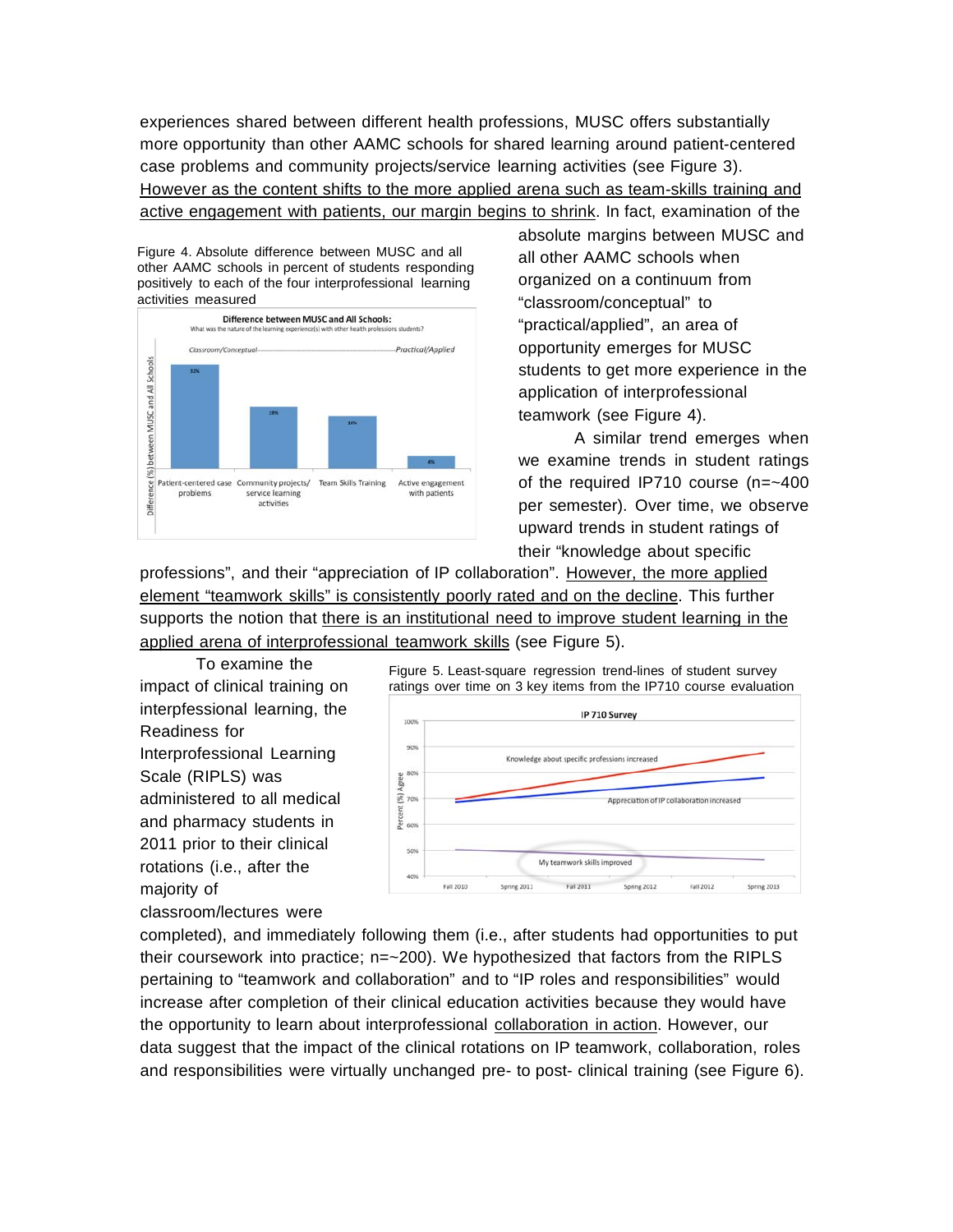This underwhelming finding again suggests again that MUSC has an opportunity to improve student learning in the application of IP teamwork and collaboration.

From 2012 to 2014, MUSC and the Medical Center, in conjunction with Press-Ganey, administered an employee satisfaction survey. One of the items of interest used was "In relation to the work I do, the quality of interprofessional teamwork is good." When we divide the respondents into three categories representing the continuum from classroom to clinical (total n=~5000), a familiar trend emerges. We see a high degree of favorable responses to the interprofessional teamwork item among employees in the academic/classroom/non-clinical areas, but as we move to the integrated academic/clinical and to the purely clinical service-delivery areas, the favorableresponse-rate declines (see Figure 7). These findings support the notion that

interprofessional teamwork has begun to infiltrate and impact the academic domains of the Institution but that there is work to do when it comes to the application of teamwork in the clinical settings at MUSC. While these results do not directly represent student perspectives per se, these findings are of great importance insofar as they speak to the nature of the clinical learning environment as it pertains to its capacity to



support and facilitate teamwork among students.

Lastly, in order to determine the impact of interprofessional education at MUSC on patient satisfaction with clinical services, we examined data from our Avatar Patient



Figure 7. Employee satisfaction results in reference to interprofessional teamwork organized from purely academic/classroom to purely clinical (left to right)

Satisfaction Survey from 2010-2014 (n=414). We focused on one specific item, "There was good teamwork among the doctors, nurses, therapists, and other staff who cared for me." Data suggest a relatively stable trend over time with a mean score of 90.75 out of 100. While, this seems to suggest reasonably positive perceptions of teamwork by patients, when all of the items from the Patient Satisfaction Survey are rank-ordered from best (MUSC's highest scoring items) to worst (areas that patients were highly dissatisfied with), the interprofessional